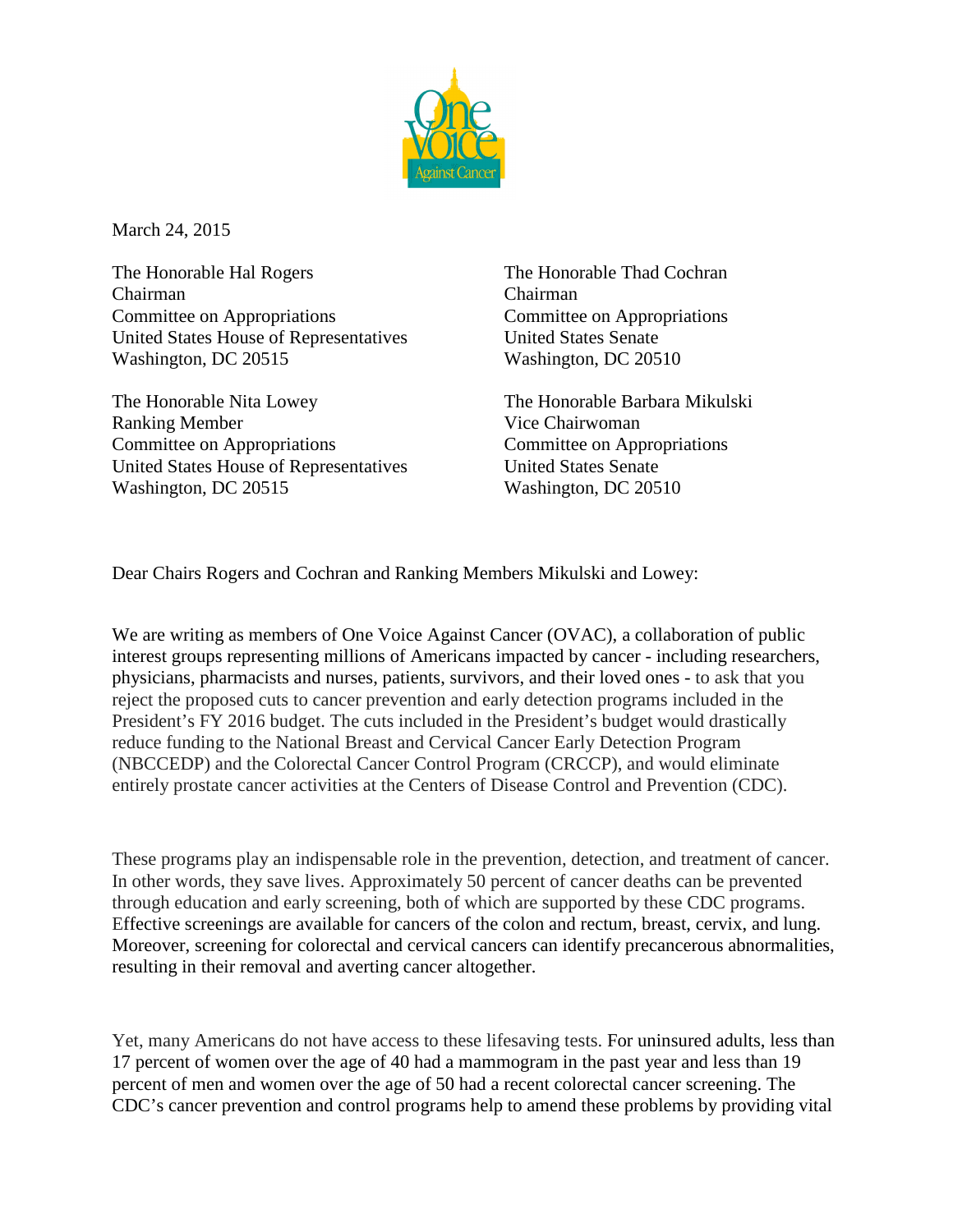resources to every state for cancer monitoring, cancer screening programs, and cancer awareness initiatives.

More specifically, the NBCCEDP provides lifesaving breast and cervical cancer screenings to millions of women. In fact, since its inception, the NBCCEDP has provided over 11.6 million screening exams to more than 4.6 million women, detecting more than 64,718 breast cancers, 3,500 cervical cancers and 167,000 premalignant cervical lesions. Likewise, largely due to programs like the CRCCP, colorectal cancer incidence rates have dropped 30 percent in the U.S. among adults 50 and older.

However, despite these great advances, breast cancer remains the second leading cause of cancer death among women, colorectal cancer remains the second leading cause of cancer deaths when men and women are combined, and prostate cancer accounts for 33 percent of all cancer cases in men. Adequate funding for the CDC cancer programs in FY 2016 will allow half a million women to be screened for breast and cervical cancer, and ensure tens of thousands of men and women get access to colorectal cancer screening.

Finally, prostate cancer strikes 1 in 6 men and accounts for 33 percent of all cancer cases. More than 220,000 men will be newly diagnosed with prostate cancer this year alone, and more than 27,500 will die from it. CDC-supported cancer programs improve the health of all Americans by leveraging strong partnerships with state and local agencies, many of which will be forced to terminate their prostate cancer control programs if federal funding is lost. Continued funding for this program will enhance prostate cancer data in cancer registries, especially information about the stage of disease at the time of diagnosis, quality of care, and the race and ethnicity of men with prostate cancer. CDC funding for prostate cancer has also supported critical research on the patient-provider dialogue, as well as the development and dissemination of materials to ensure men and their healthcare providers make the most informed decisions possible in their specific circumstances. The need for these resources is stronger than ever as men weigh screening decisions and an increasing number of treatment options.

Clearly, now is not the time to cut or reduce funding to programs like the NBCCEDP, the CRCCP, and the CDC's prostate cancer work. For FY 2016, OVAC urges Congress to reject the proposed cuts in the President's budget and to support the following funding recommendation: \$513 million for the CDC cancer programs, including \$275 million to the National Breast and Cervical Cancer Early Detection Program and \$70 million to the Colorectal Cancer Control Program and \$35 million for prostate cancer control.

The members of OVAC are confident that our country's leaders understand the importance and high priority of these lifesaving programs in the fight against cancer. Thank you for your consideration of this request; we stand ready to support your efforts.

Sincerely,

Action to Cure Kidney Cancer Alliance for Prostate Cancer Prevention American Academy of Dermatology Association